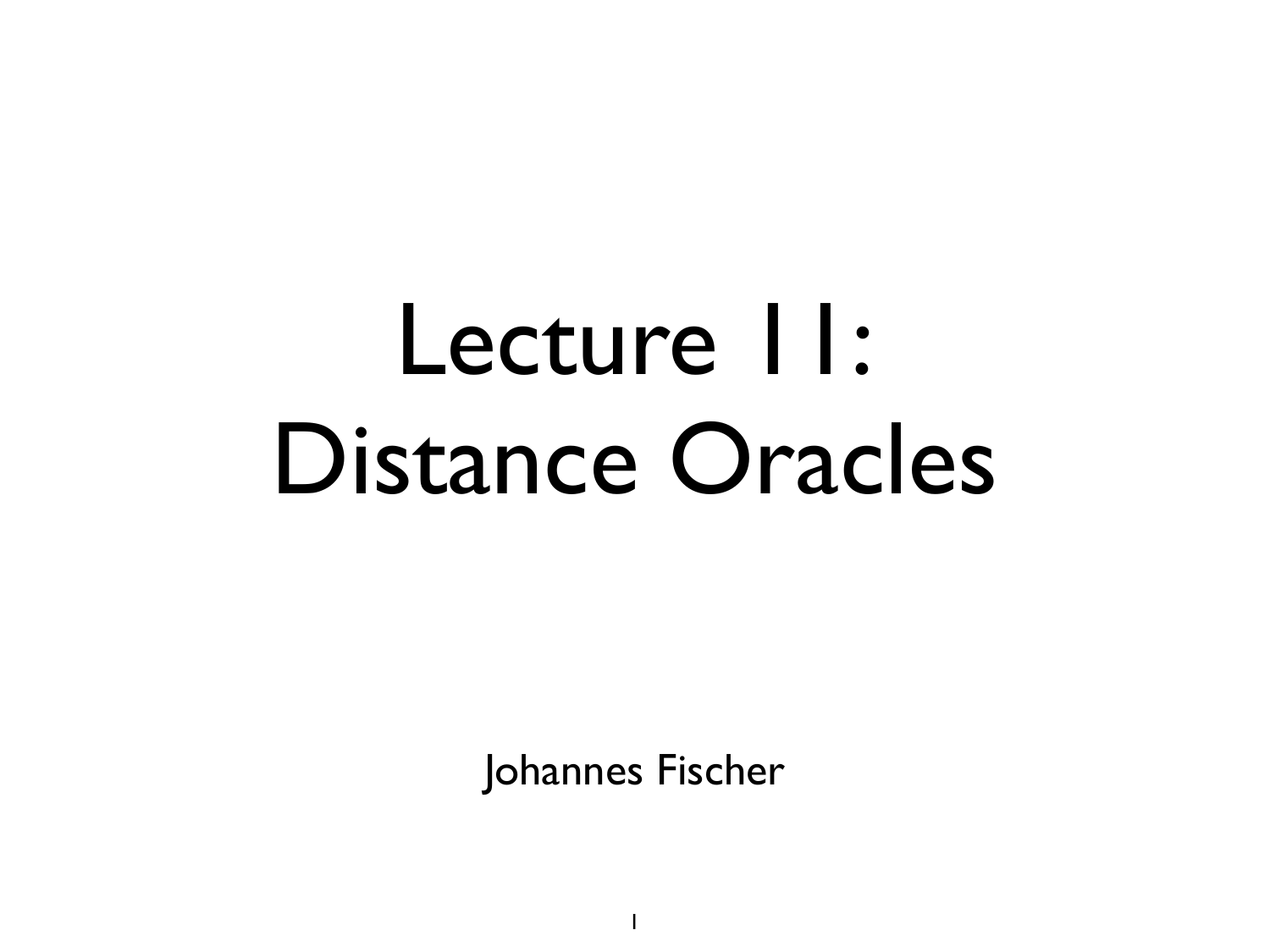# Distance Oracles in Graphs

•M. Thorup, U. Zwick: *Approximate Distance Oracles*. J. ACM **52**(1), 2005.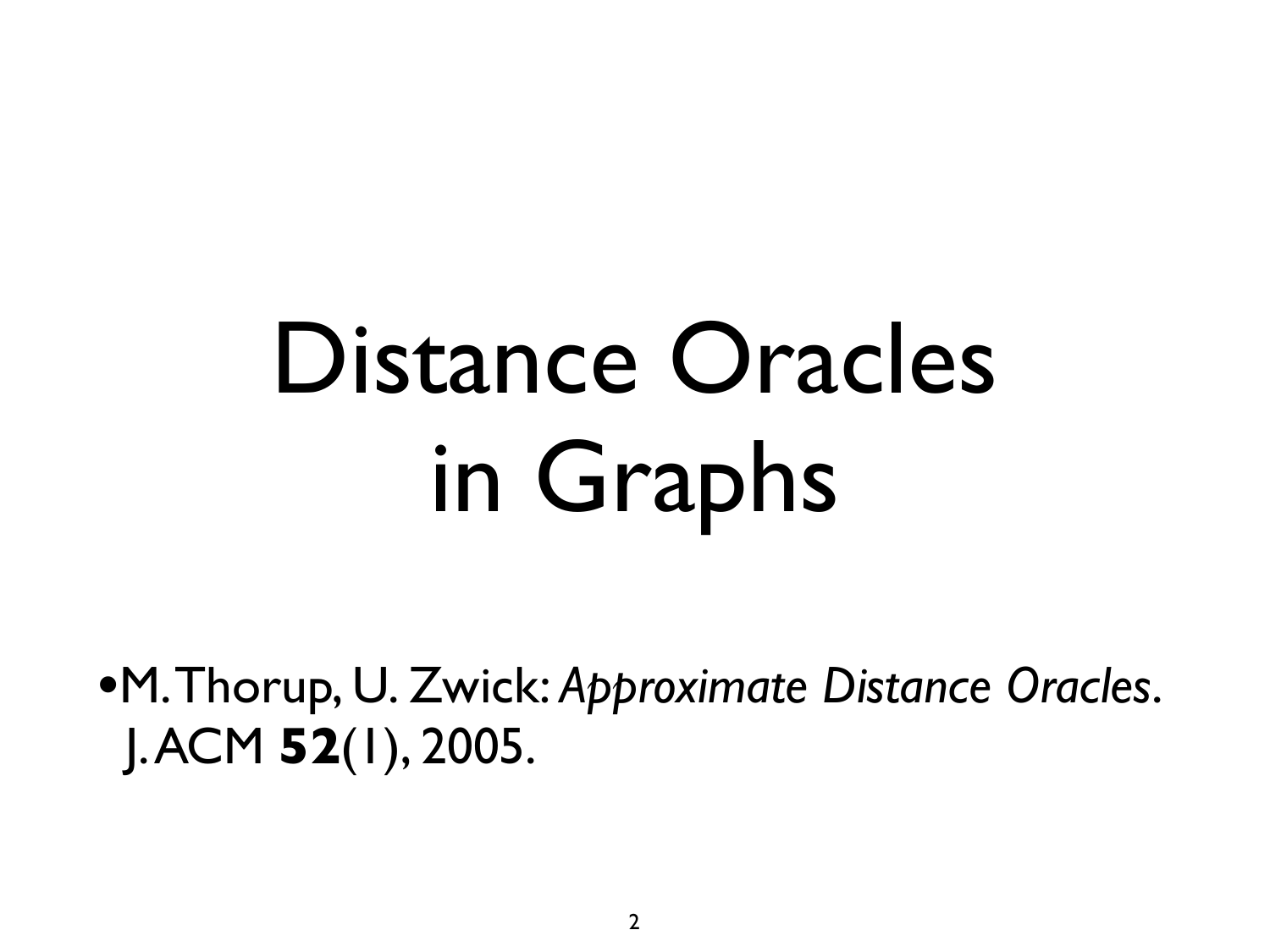### Distance Oracles

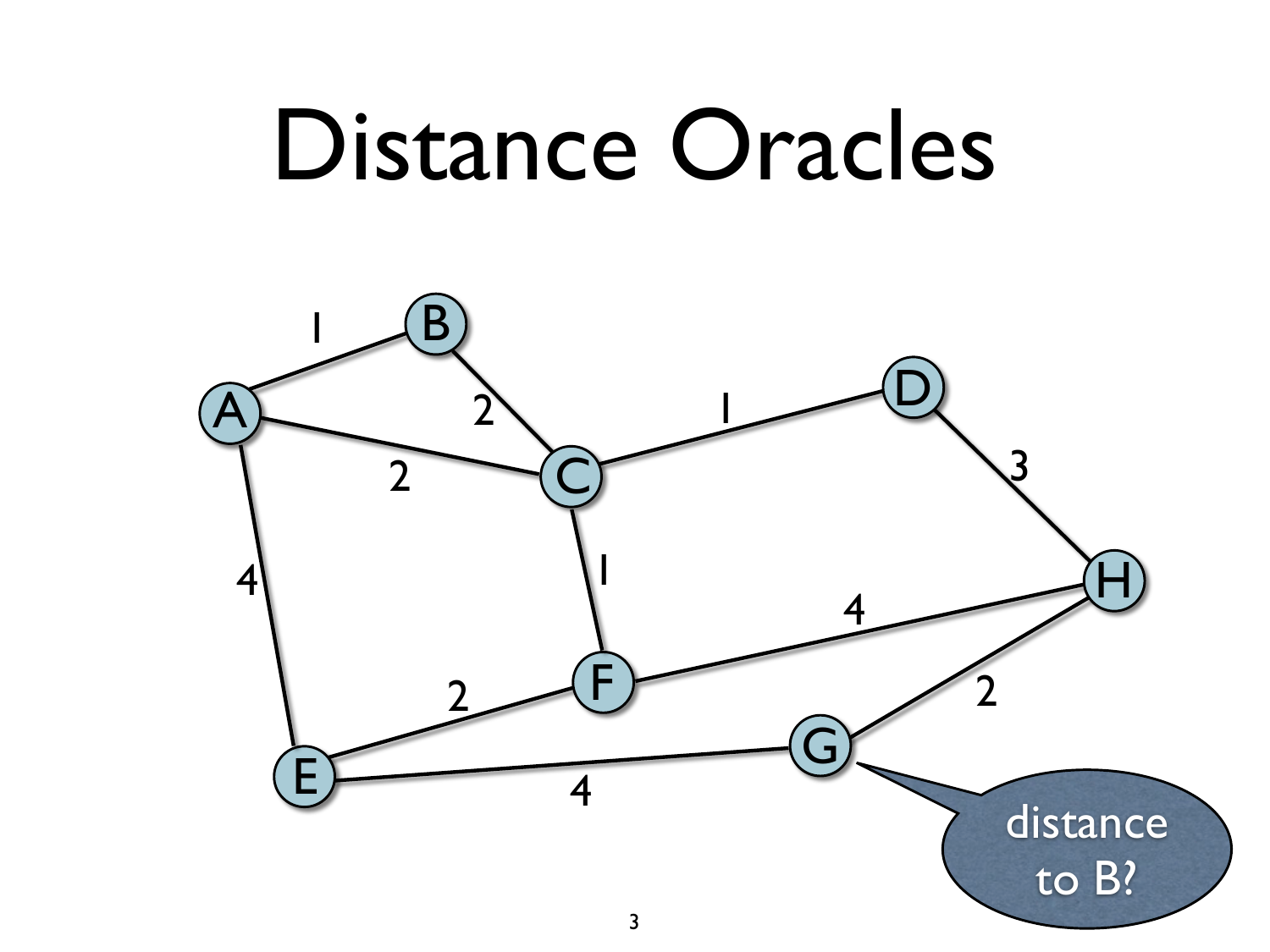## Basic Definitions

- *<sup>G</sup>*=(*V*, *E*): weighted undirected **graph**
	- $\blacktriangleright$   $|V|=n, |E|=m$
	- $\triangleright$   $e \in E: w(e) \geq 0$  **edge weights**
	- $\blacktriangleright$   $\delta(u,v)$ : **distance** from *u* to *v* (length of shortest path)
	- ‣ <sup>δ</sup>(*A*,*v*): distance from *v* to **nearest** *<sup>a</sup>*∈*A*⊆*<sup>V</sup>*
- $d(u,v)$  **stretch**-*t* approximation to  $\delta(u,v)$  $\Leftrightarrow$   $\delta(u,v) \leq d(u,v) \leq t \cdot \delta(u,v)$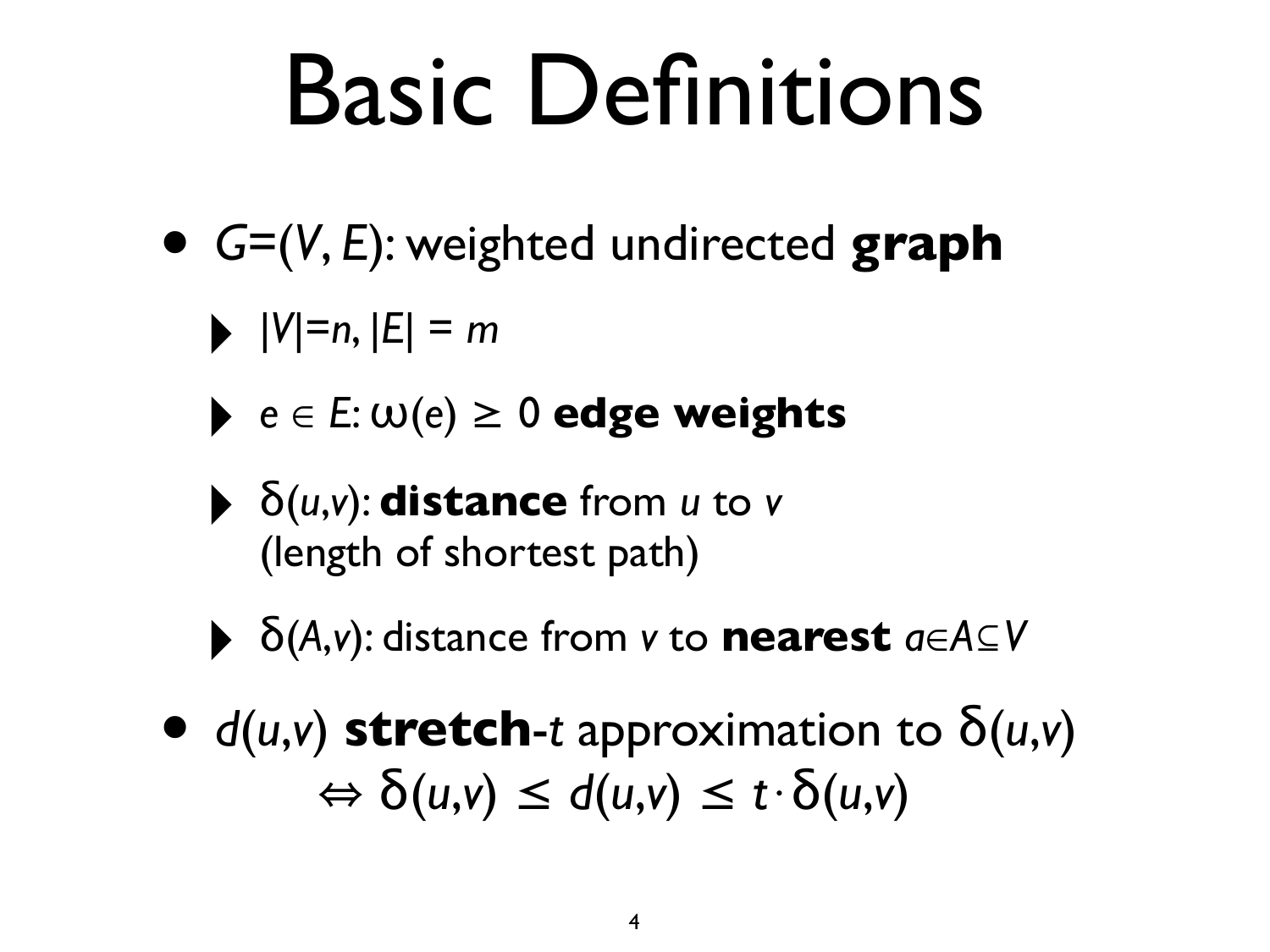## Main Result

- *<sup>k</sup>*: arbitrary parameter
- Preprocess *G* in O(*kn*1/*<sup>k</sup>* (*n* lg *n* + *m*)) time
	- $\triangleright$  DS of size  $O(kn^{1+1/k})$  (**words**)
	- $\blacktriangleright$  distance **queries** dist<sub>k</sub> $(u,v)$  in  $O(k)$  time
	- ‣ stretch ≤ 2*k*-1
	- $\blacktriangleright$  report **path** of length  $\leq$  dist<sub>k</sub>(*u*,*v*) in O(1) time per edge
- e.g. *k*=2
	- ‣ O(*n*3/2) space, O(1) query time, stretch 3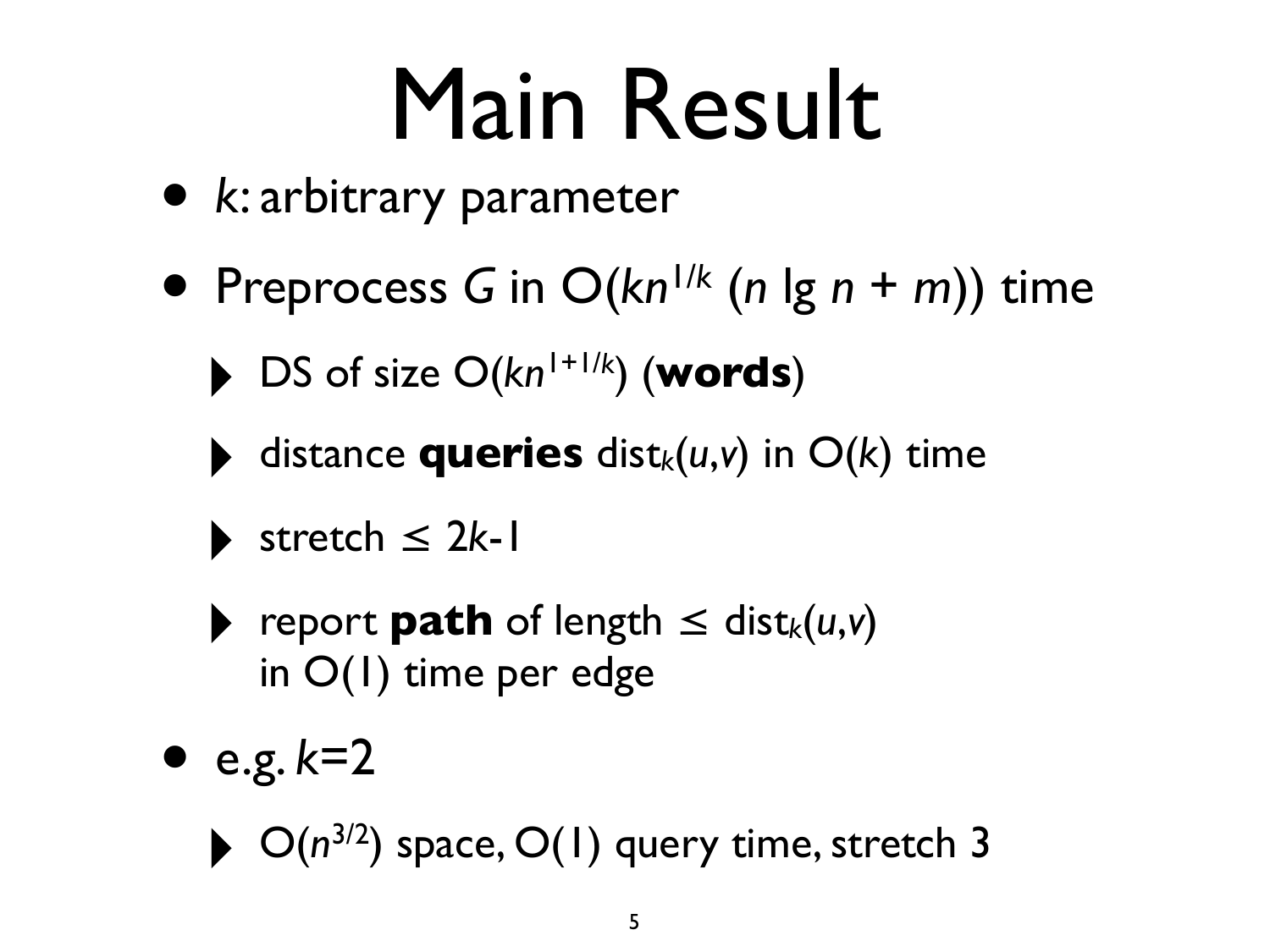## Part I: Metric Spaces

• Assume metric as distance matrix



|                           | $\boldsymbol{\mathsf{A}}$ |                |                  | B C D    |                | E F                      | G H            |                |
|---------------------------|---------------------------|----------------|------------------|----------|----------------|--------------------------|----------------|----------------|
| $\boldsymbol{\mathsf{A}}$ | $\overline{0}$            |                |                  | 2 3      | $\overline{4}$ | $\overline{3}$           | 8              | 6              |
| $\overline{B}$            |                           | $\overline{0}$ |                  | 2 3 5    |                | $\overline{3}$           | 8              | 6              |
|                           |                           |                | $\boldsymbol{0}$ |          | 3 <sup>1</sup> | $\overline{\phantom{a}}$ | 6              | $\overline{4}$ |
| <br> <br> <br> <br> <br>  |                           |                |                  | $\Omega$ | $\overline{4}$ | 2 <sup>1</sup>           | 5              | $\overline{3}$ |
| $\bar{\mathsf{E}}$        |                           |                |                  |          | $\overline{0}$ | $\overline{2}$           | $\overline{4}$ | 6              |
| Ē                         |                           |                |                  |          |                | $\overline{0}$           | 6              | $\overline{4}$ |
| G                         |                           |                |                  |          |                |                          | $\overline{0}$ |                |
|                           |                           |                |                  |          |                |                          |                |                |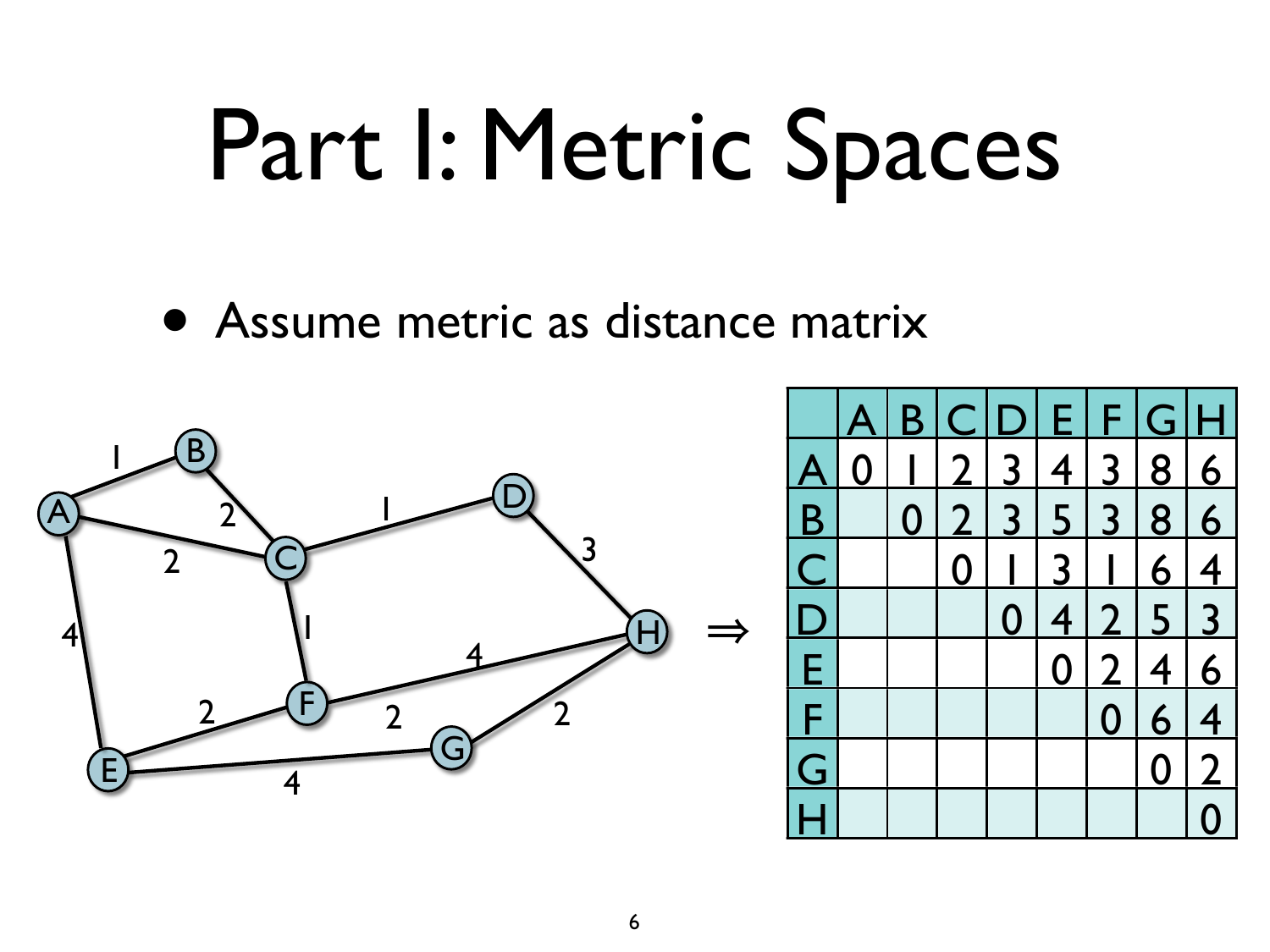## Random Samples

• construct **randomly**  *V* = *A*<sup>0</sup> ⊇ *A*<sup>1</sup> ⊇ ... ⊇ *Ak*-1 ⊇ *Ak* = ∅

#### • **Rule:**

"Place  $v \in A_{i-1}$  in  $A_i$ , independently, with probability *n*-1/*<sup>k</sup>*."

$$
\Rightarrow \text{Exp}[|A_i|] = |V| \times \text{Prob}[v \in A_j \forall 1 \le j \le i]
$$
  
=  $n \times n^{-1/k} \cdot n^{-1/k} \cdot ... \cdot n^{-1/k}$  (i times)  
=  $n^{1-i/k}$ 

• **compute and store** ∀*v*,∀*i*:

 $\blacktriangleright$   $\delta(A_i, v)$  and  $p_i(v)$  with  $\delta(p_i(v), v) = \delta(A_i, v)$  ("witness")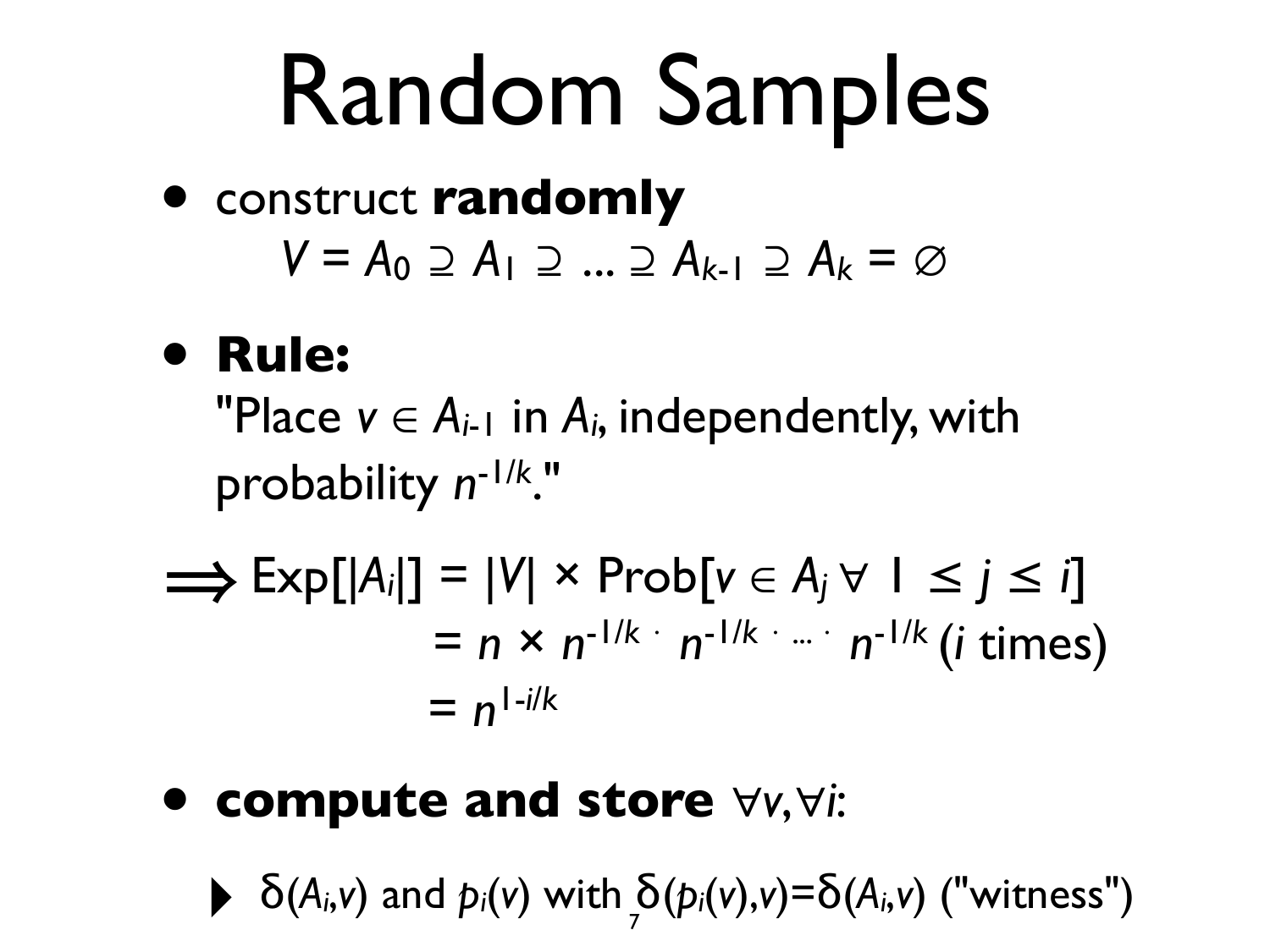# Example



•  $A_0 = \{A, B, C, D, E, F, G, H\}$ 

$$
\bullet \ \ A_1 = \{B, E, F, G\}
$$

$$
\bullet \ \ A_2 = \{E, F\}
$$

$$
\bullet \ \ A_3 = \{E\}
$$

•  $A_4 = \emptyset$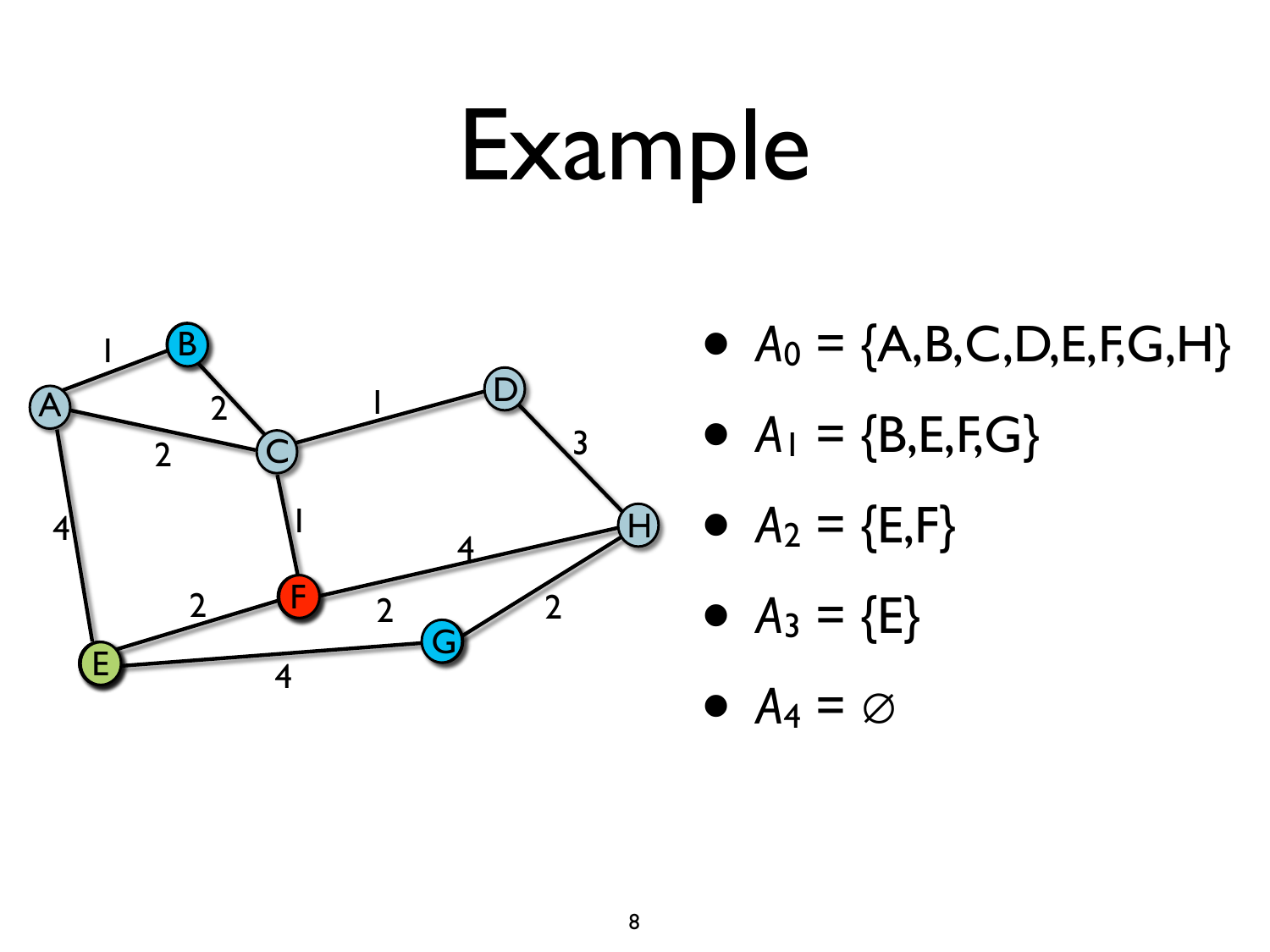## Example



|   | $\delta(A_i, v)$  |                         |                         |                          |                | $p_i(v)$       |                         |                |   |                  |
|---|-------------------|-------------------------|-------------------------|--------------------------|----------------|----------------|-------------------------|----------------|---|------------------|
|   | $\bf{0}$          |                         | $\overline{2}$          | 3                        | $\overline{4}$ | $\overline{0}$ | $\overline{\mathbf{I}}$ | $\overline{2}$ | 3 | $\boldsymbol{4}$ |
| A | O                 |                         | $\mathbf{R}$            | $\overline{\mathcal{A}}$ | $\infty$       | I A            | Β                       | Ē              | E |                  |
| B | N                 | O                       | 3 <sup>1</sup>          | 5                        | $\infty$       | Β              | Β                       | F              | E |                  |
| C | 0                 | l                       | $\mathbf{L}$            | 3 <sub>l</sub>           | $\infty$       | C              | F                       | F              | Е |                  |
| ) | O                 | $\overline{\mathbf{2}}$ | $\overline{2}$          | $\overline{4}$           | $\infty$       | D              |                         | F              | F |                  |
|   | $\bm{\mathrm{O}}$ | 0                       | 0                       | $\Omega$                 | $\infty$       | E              | E                       | F              | E |                  |
|   | 0                 | 0                       | $\bf{0}$                | 2 <sub>1</sub>           | $\infty$       | F              | F                       | Ē              | E |                  |
| G | $\mathbf \Omega$  | 0                       |                         | $\overline{\mathbf{4}}$  | $\infty$       | G              | G                       | E              | Е |                  |
|   |                   |                         | $\overline{\mathbf{4}}$ |                          | $\infty$       |                | G                       | F              | E |                  |

size O(*kn*)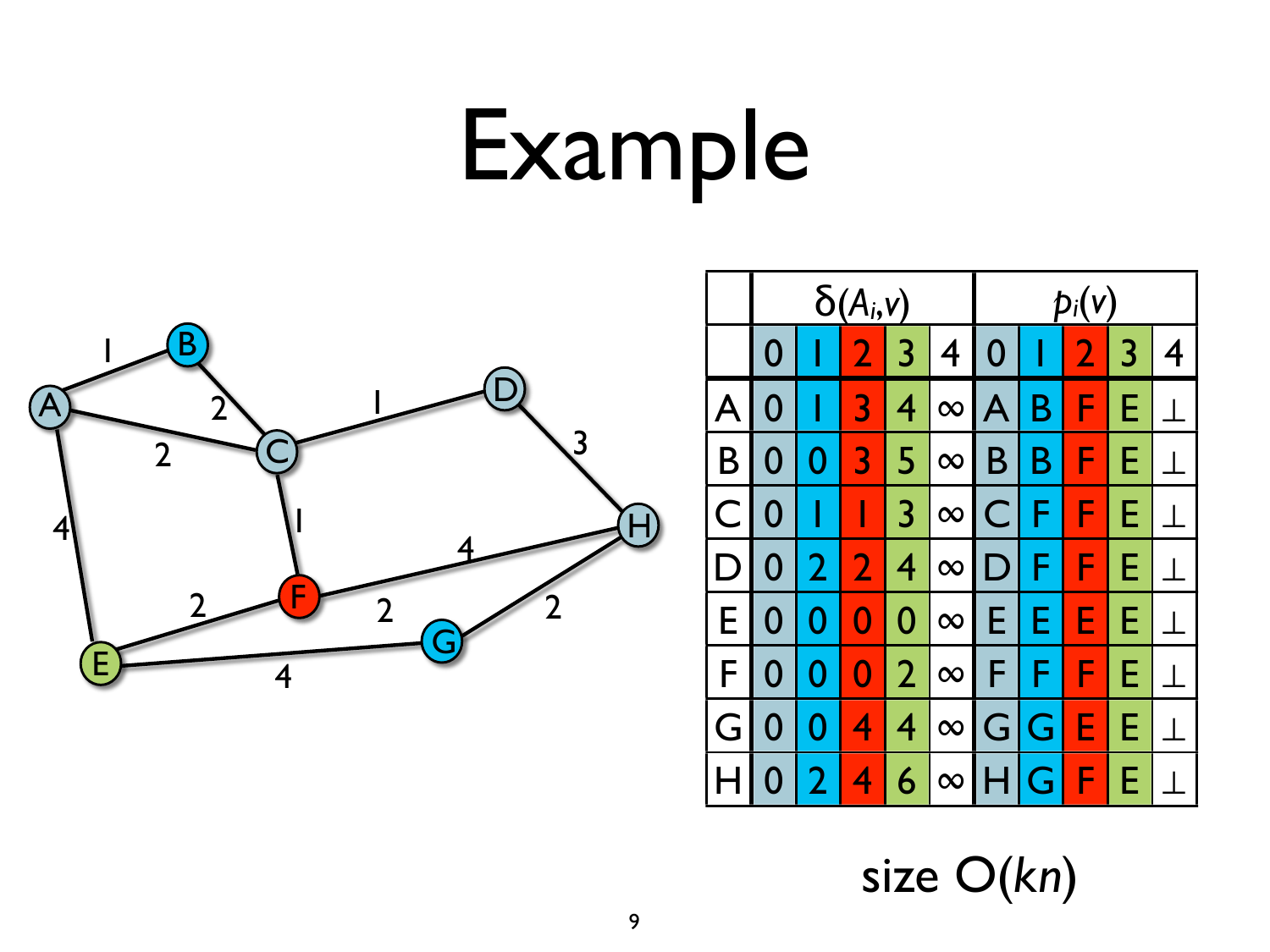### Bunches

- **bunch**  $B(v)$  of  $v \in V$ :
	- $w \in B(v) \Leftrightarrow \exists i : w \in A_i \setminus A_{i+1}$  and  $\delta(w,v) \leq \delta(A_{i+1},v)$

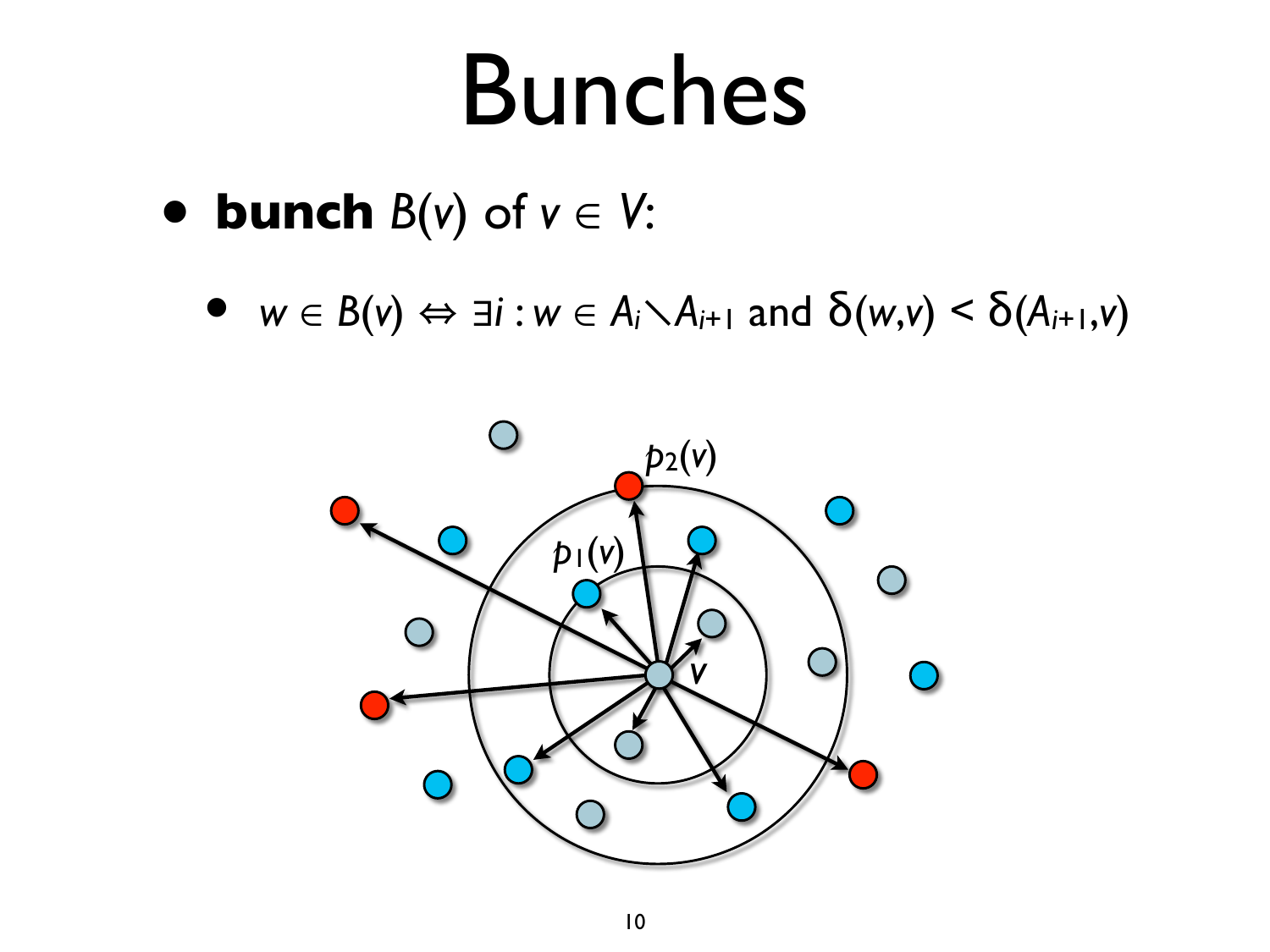## Example



 $1 = δ(A,B) < δ(A_2,A) = 3$ 11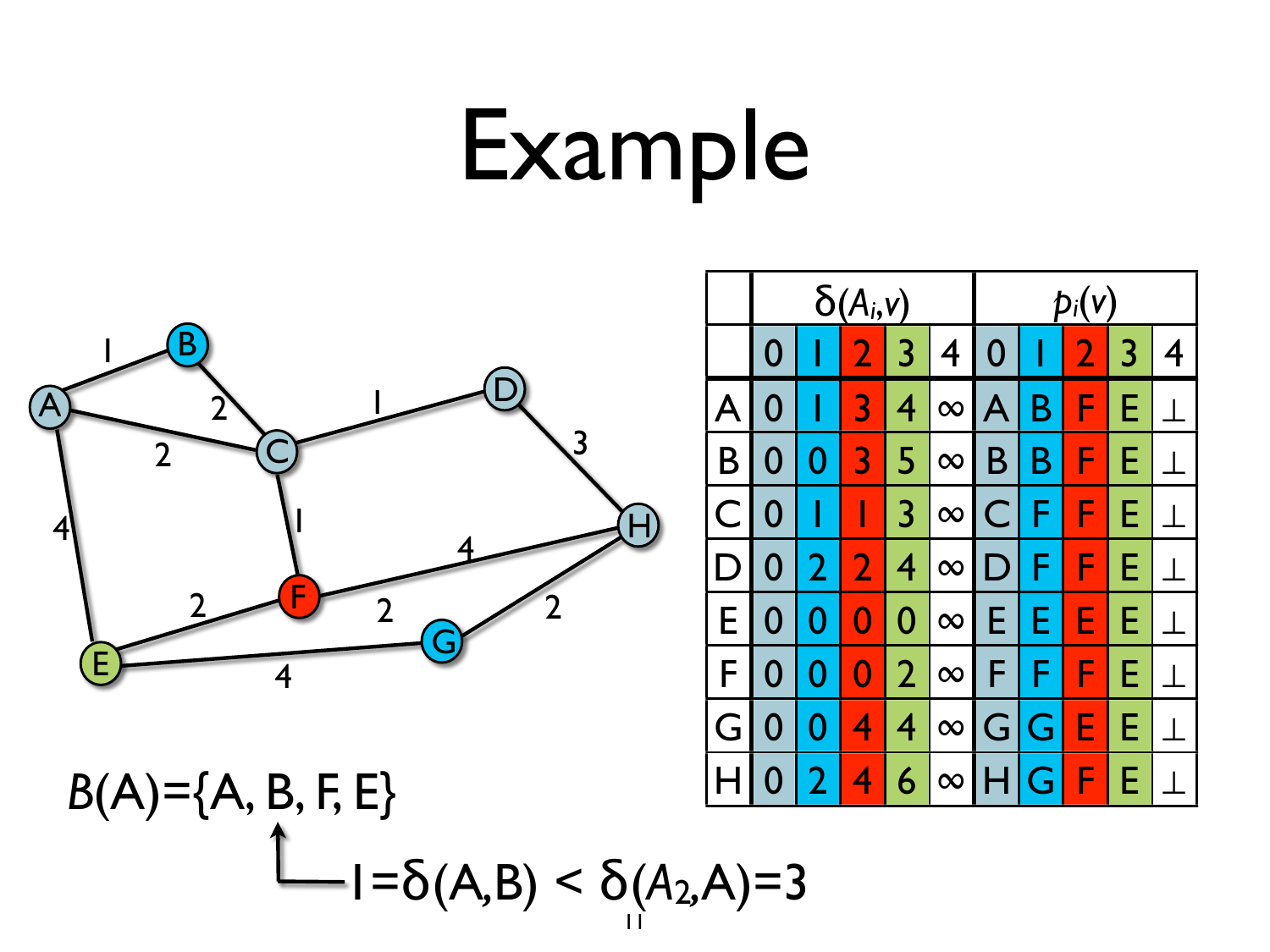### Bunches

- Store bunches in **perfect hash table**
	- ‣ can tell in O(1) time if *<sup>w</sup>* <sup>∈</sup> *<sup>B</sup>*(*v*)...
	- $\rightarrow$  ...and if so, what is  $\delta(w,v)$
- $$ 
	- ‣ show Exp[|*B*(*v*)∩(*Ai*∖*Ai*+1)|]≤*n*1/*<sup>k</sup>*
	- ‣ Trivial for *i*=*k*-1. For *i*<*k*-1:
		- *<sup>w</sup>*1,*w*2,...,*wx* ordered by distance to v
		- $w_j \in B(v) \Rightarrow \delta(w_j, v) \leq \delta(A_{j+1}, v) \Rightarrow w_1, ..., w_{j-1} \notin A_{j+1}$
		- $-$  Prob[ $w_j \in B(v)$ ] $\leq (1 p^{-1/k})^j \Rightarrow ... \Rightarrow \text{Exp}[[B(v)] \leq kn^{1/k}$